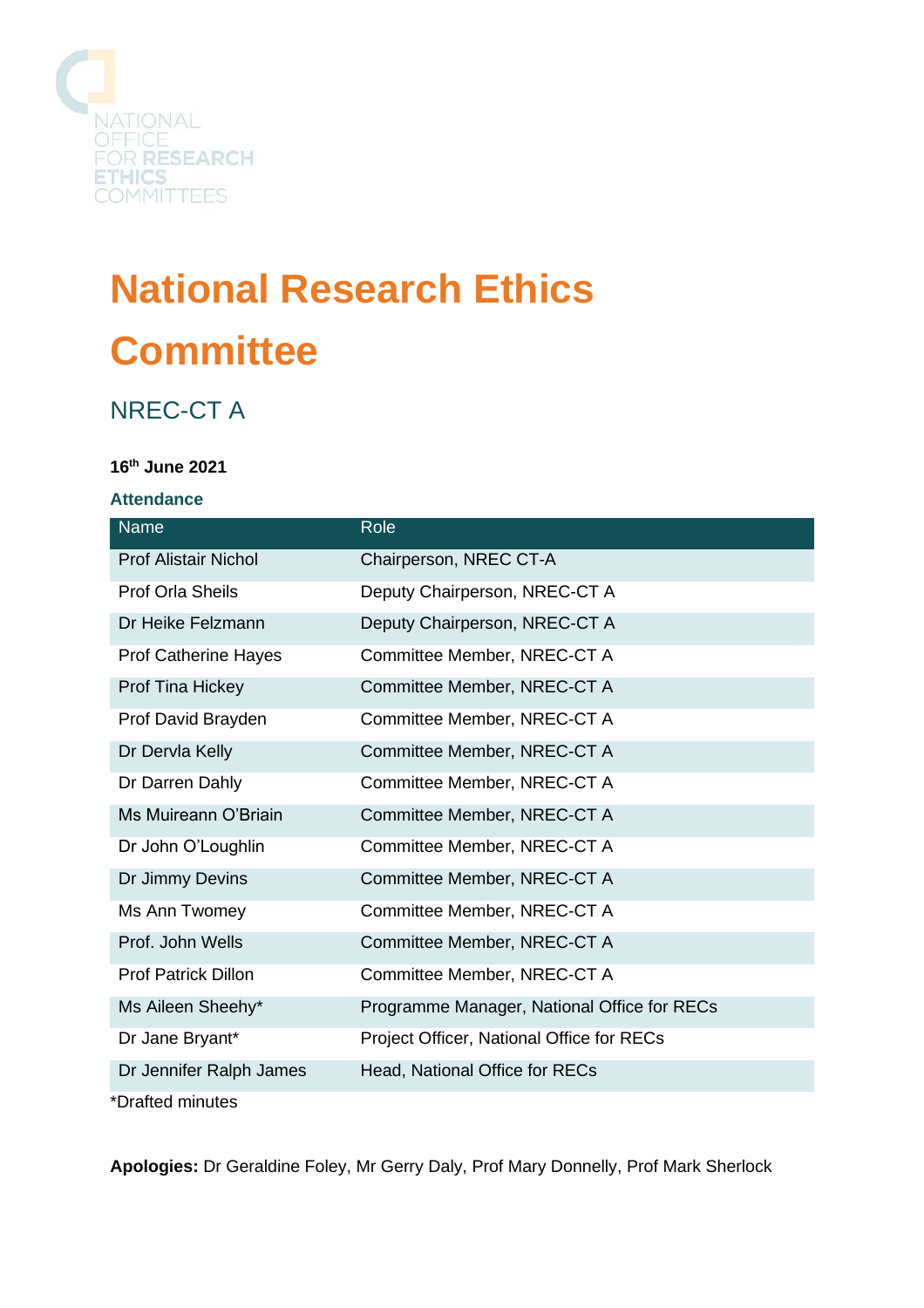#### **Quorum for decisions:** Yes

# **Agenda**

- Welcome & Apologies
- Application 21-NREC-CT-004
- Application 21-NREC-CT-005
- Application 21-NREC-CT-006\_AMEND-1
- Application 21-NREC-CT-007
- AOB
- The Chair welcomed the NREC-CT A.
	- No declarations of interest were made related to the applications under review.
	- The minutes from the previous NREC-CT A meeting were approved.

## **Applications**

#### **21-NREC-CT-004**

Principal Investigator: Prof. Gerard O'Sullivan

Study title: DEXTERITY-AFP: Perivenous Dexamethasone Therapy: Examining Reduction of Inflammation after Thrombus Removal to Yield Benefit in Acute Femorpopliteal DVT (CIP0217)

Lead institution: University Hospital Galway

- NREC-CT comments:
- The NREC-CT A noted that the clinical trial application represents a Phase II study, combining Dexamethasone treatment with a medical device to prevent recurrence of acute Femorpopliteal DVT post-removal.
- The NREC-CT A noted that this is trial in two parts; with a lead-in phase followed by a double-blind study, and that the PIL, while comprehensive, would benefit from clarity on the differences between the two phases.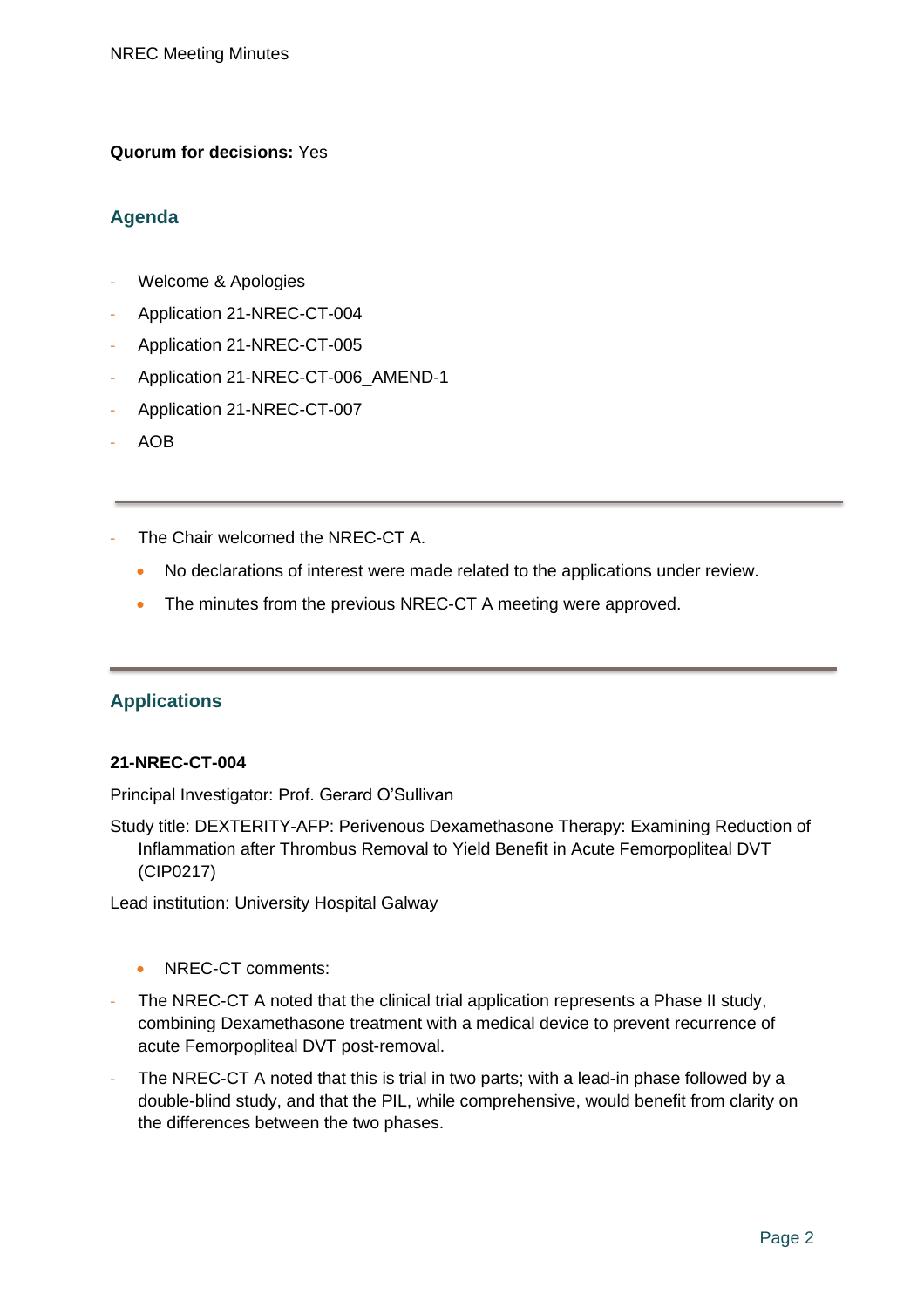- The NREC-CT A noted that while this is a well prepared application, there remains areas requiring clarity on the numbers to be recruited for each part of the trial, and information concerning female participants.
- The NREC-CT A is not in a position to return a final ethics opinion based on the information and documentation received thus far. In this regard, the Committee requires additional information to inform its deliberations.
	- NREC-CT Decision:
- Request for Further Information
	- Further Information Requested:
- The NREC-CT A noted that as this study consists of two distinct phases, the Committee requested agreement from the Principal Investigator that a preliminary report is shared with the NREC-CT A on completion of Phase 1 and before Phase 2 commences.
- The NREC-CT A noted that high doses of the medicinal product could have an impact on blood sugars, and requested further information on how this will be assessed.
- The NREC-CT A requested clarity on patient recruitment.
- The NREC-CT A requested further information and clarity on the Patient Information leaflet (PIL). Further information was requested regarding the presence of an executive summary, that separate PILs be prepared for the two trial phases and adapted to an Irish audience, information on exposure to ionising radiation, the retention of biological samples and GDPR- related rights. Clarity was requested on the randomisation process, the length of time participants will have to consider the information, the length of time female participants are required to take contraception, and who will present the PIL to potential participants.
- The NREC-CT A recommended that results in plain English from the study are shared with participants once the study is completed.
- The NREC-CT A requested further information on how participants will be reimbursed for travel and refreshments, and whether a maximum amount will be set for expenses.
- The NREC-CT A requested detail on what jurisdictions data from the study will be transferred to.
- The NREC-CT A requested confirmation on whether the Principal Investigator has experience in using the device associated with the procedure. The NREC-CT A also requested clarity on which healthcare professional will undertake the procedure in participants.

# **21-NREC-CT-005**

Principal Investigator: Prof. Gerard O'Sullivan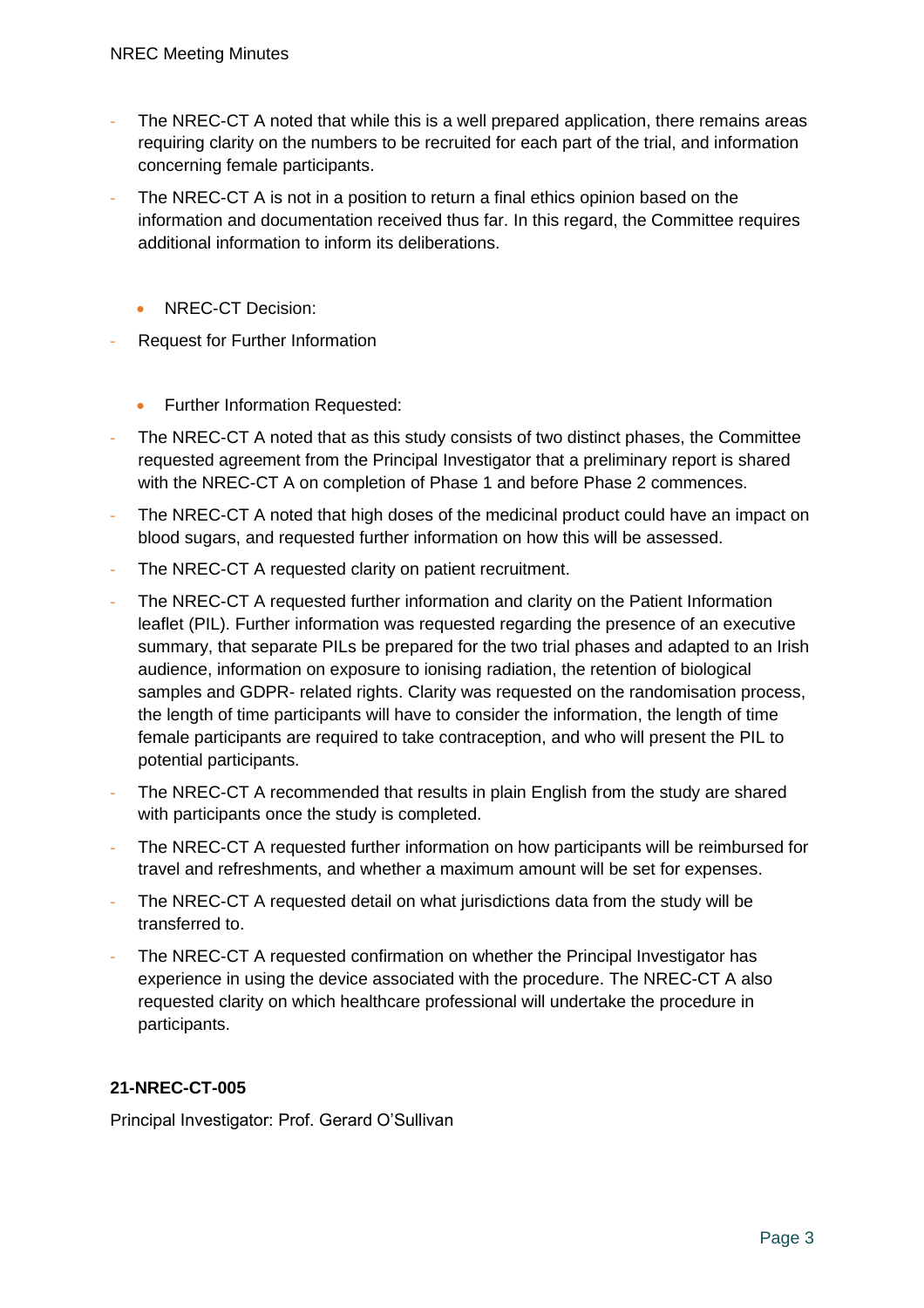Study title: DEXTERITY-SCI: Perivenous Dexamethasone Therapy: Examining Reduction of Inflammation after Thrombus Removal to Yield Benefit in Subacute and Chronic Iliofemoral DVT (CIP0218)

Lead institution: University Hospital Galway

- NREC-CT comments:
- The NREC-CT A noted that the clinical trial application represents a Phase II study, combining Dexamethasone treatment with a medical device to prevent recurrence of subacute and chronic iliofemoral DVT post-removal.
- The NREC-CT A noted that this is trial in two parts; with a lead-in phase followed by a double-blind study, and that the PIL, while comprehensive, would benefit from clarity on the differences between the two phases.
- The NREC-CT A noted that while this is a well prepared application, there remains areas requiring clarity on the numbers to be recruited for each part of the trial, and information concerning female participants.
- The NREC-CT A is not in a position to return a final ethics opinion based on the information and documentation received thus far. In this regard, the Committee requires additional information to inform its deliberations.
	- NREC-CT Decision:
- Request for Further Information
	- Further Information Requested:
- The NREC-CT A requested agreement from the Principal Investigator that a preliminary report is shared with the NREC-CT A on completion of Phase 1 and before Phase 2 commences.
- The NREC-CT A noted that high doses of the medicinal product could have an impact on blood sugars, and requested further information on how this will be assessed.
- The NREC-CT A requested clarity on patient recruitment.
- The NREC-CT A requested further information and clarity on the Patient Information leaflet (PIL). Further information was requested regarding the presence of an executive summary, that separate PILs be prepared for the two trial phases and adapted to an Irish audience, information on exposure to ionising radiation, the retention of biological samples and GDPR- related rights. Clarity was requested on the randomisation process, the length of time participants will have to consider the information, the length of time female participants are required to take contraception, and who will present the PIL to potential participants.
- The NREC-CT A recommended that results in plain English from the study are shared with participants once the study is completed.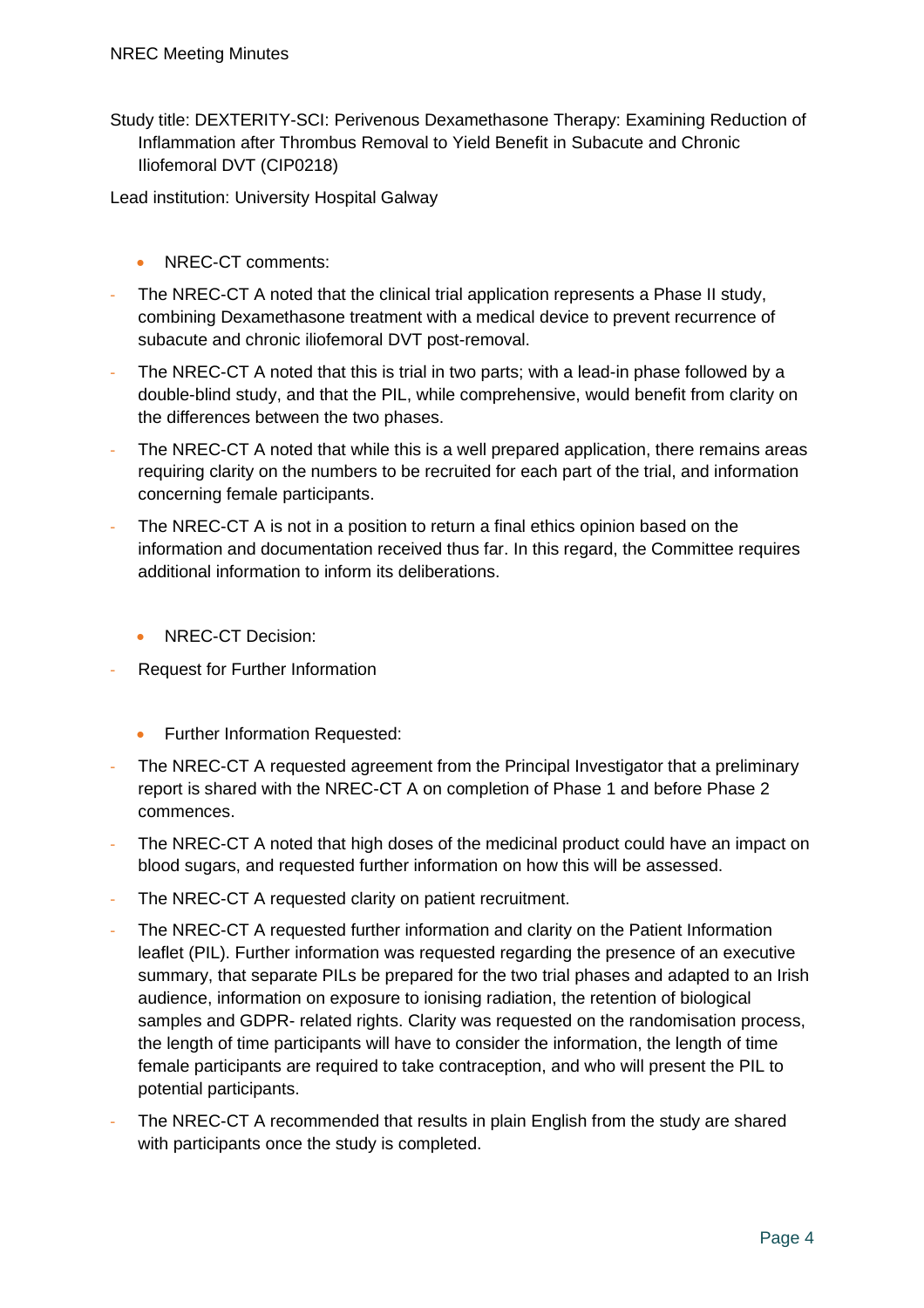- The NREC-CT A requested further information on how participants will be reimbursed for travel and refreshments, and whether a maximum amount will be set for expenses.
- The NREC-CT A requested detail on what jurisdictions data from the study will be transferred to.
- The NREC-CT A requested confirmation on whether the Principal Investigator has experience in using the device associated with the procedure. The NREC-CT A also requested clarity on which healthcare professional will undertake the procedure in participants.

#### **21-NREC-CT-006\_AMEND-1**

Principal Investigator: Prof. Seamas Donnelly

Study title: GALACTIC-1 - A randomized, double-blind, multicentre, parallel, placebocontrolled phase 2b study in subjects with idiopathic pulmonary fibrosis (IPF) investigating the efficacy and safety of GB0139, an inhaled galectin-3 inhibitor administered via a dry powder inhaler over 52 weeks

Lead institution: Tallaght University Hospital

- NREC-CT Comments:
- The NREC-CT A noted that this substantial amendment follows an interim report of safety analysis, and proposes to discontinue the higher dose arm of the medicinal product, and to continue recruitment for the remaining study arms.
- The NREC-CT A noted the amended documentation was comprehensive with a quick response from the trial team following the interim review.
- The NREC-CT A is not in a position to return a final ethics opinion based on the information and documentation received thus far. In this regard, the Committee requires additional information to inform its deliberations.
	- NRFC-CT Decision:
- Request for Further Information
	- Additional Information Required:
- The NREC-CT A requested a copy of the letter from the Data & Safety Monitoring Committee to gain a full understanding of the requirements and recommendations from the interim report.
- The NREC-CT A requested further information on the feasibility of the study with the likely lower number of eligible participants.
- The NREC-CT A requested clarification on whether standard care will continue for participants of the study. The NREC-CT A also requested confirmation that future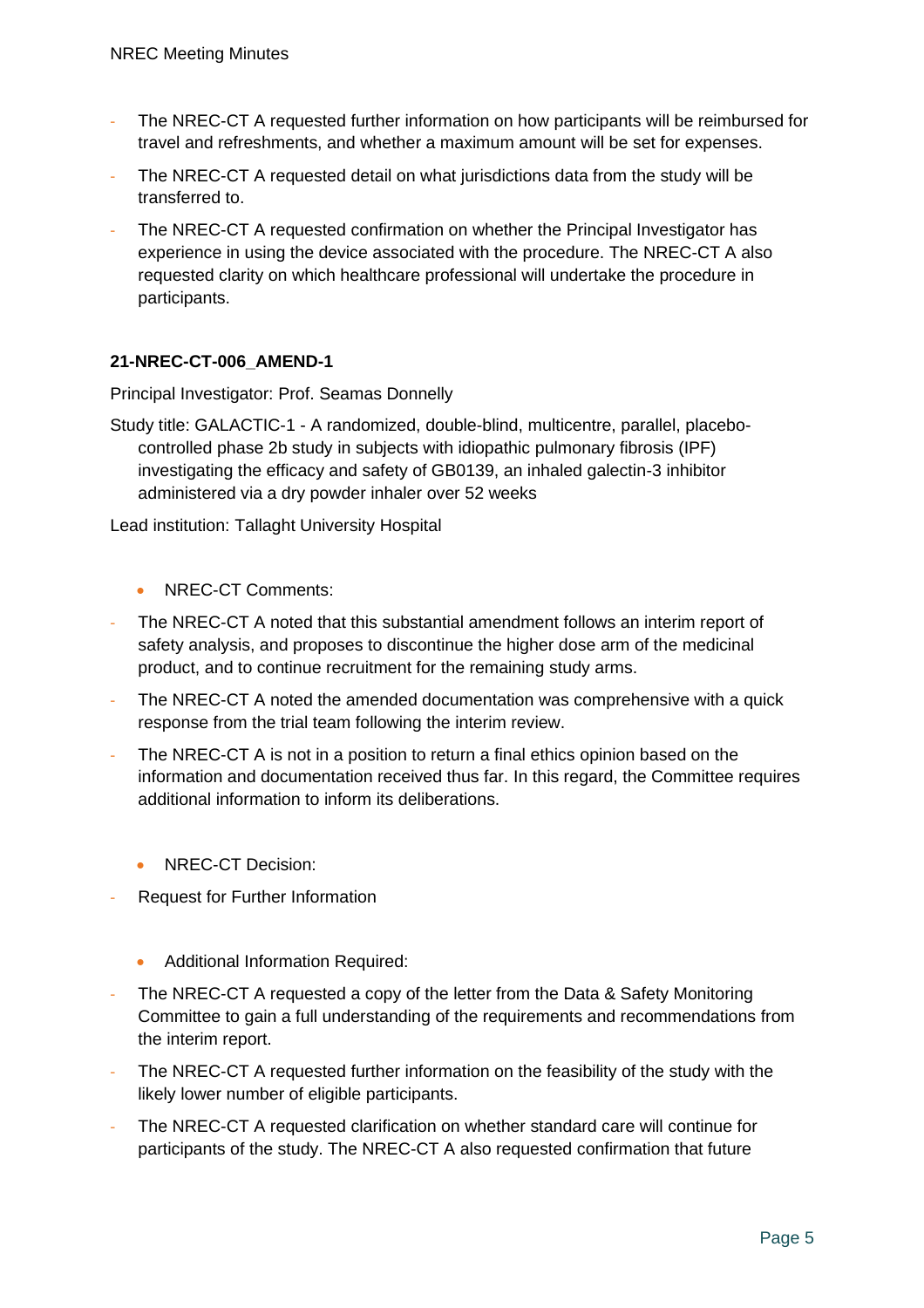prescriptions of nintedanib or pirfenidone will not be stalled for participants as part of participation in the clinical trial.

#### **21-NREC-CT-007**

Principal Investigator: Prof. Daniel Ian Flitcroft

Study title: A phase III, randomized, double-masked, placebo- controlled, parallel-group, multicenter study of the safety and efficacy of OT-101 (Atropine Sulfate 0.01%) in treating the progression of myopia in pediatric subjects.

Lead institution: Centre for Eye Research Ireland, Technological University Dublin

- NREC-CT Comments:
- The NREC-CT A noted that the clinical trial application represents a phase III study investigating the use of the medicinal product Atropine Sulfate in treating myopia in paediatric patients.
- The NREC-CT A noted that this study is well designed and rigorous, with comprehensive patient information leaflets and consent and assent forms, however further information and clarifications are required.
- The NREC-CT A is not in a position to return a final ethics opinion based on the information and documentation received thus far. In this regard, the Committee requires additional information to inform its deliberations.
	- NREC-CT Decision:
- Request for Further Information
	- Additional Information Required:
- The NREC-CT A recommended a plain English executive summary be added to the participant information leaflet (PIL), clearly outlining the transfer of data to a jurisdiction outside of the EU.
- The NREC-CT A requested that the duration for which the participants of child-bearing age will be required to take contraception be included in the participant materials.
- The NREC-CT A requested that the psychosocial descriptors are included in the participant materials.
- The NREC-CT A suggested that the assent forms are adapted in line with the varying communication needs and literacy levels across the age groups.
- The NREC-CT A requested information on the planned process of consenting participants who turn 16 years old while participating in the trial.
- The NREC-CT A requested further information around how the burden of some processes described in the protocol will be minimised, including minimising the amount of